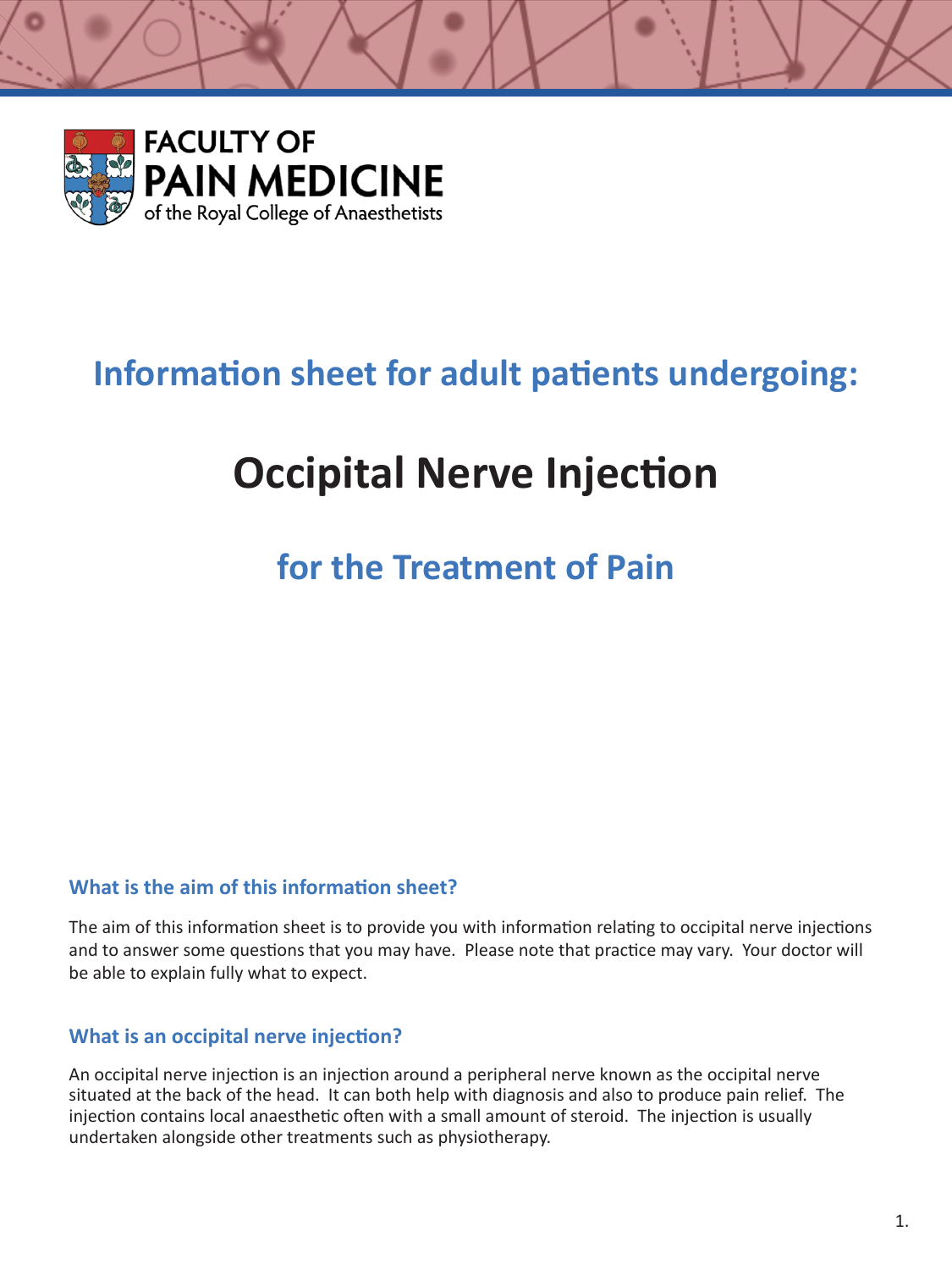#### **Is this the right treatment for me?**

Other treatment options will be discussed with you before deciding to go ahead with the injections and your consent is needed. The decision on whether or not to go ahead with the injection(s) is a shared decision between you and your doctor. Your doctor will be able to provide you with up-to-date information about the likelihood of this being a successful treatment for you and how this treatment fits into the best pathway of care. If you are undecided about whether or not to have the injection then further advice and information to make this informed decision can be provided. Please speak to your doctor for more information.

If your health has changed, it is important to let your doctor know;

- If you have an infection, your doctor will postpone the treatment until the infection is cleared
- If you have been started on anticoagulant or antiplatelet medicines that "thin the blood" such as warfarin, heparin or clopidogrel, this may require extra preparation
- If you suffer from diabetes, the use of steroids during injections may cause your blood sugar to change requiring monitoring and adjustment of your diabetic medication
- If you have any allergies

You must also inform the doctor if there is any chance that you could be pregnant.

Finally, if you are planning to travel abroad or fly within two weeks after the injections, please let your doctor know as it may be best to change the date of the injections.

#### **I have heard that steroids are being used unlicensed/off-label, what does this mean?**

Steroids (corticosteroids) are commonly used in managing chronic pain but are licensed for specific routes of adminstration only. Some routes of adminstration to treat pain are not on license. This is referred to as off-label use. The manufacturer of the medicine may not have applied for a specific licence to extend its usage. MANY medicines used in pain medicine are used off-label. Your doctor will be able to discuss this with you further.

#### **What will happen to me during the treatment?**

Before the injection, your doctor will discuss the procedure with you. Your doctor will either obtain your consent before the injection or confirm this consent if it was previously given. The treatment will take place in a dedicated area with trained personnel. Sometimes electrical stimulation of the nerve or image guidance will be used to enable accurate injection. Not all doctors undertake these injections in exactly the same way but the following usually happens;

- You will be prepared for the procedure as per local protocol
- Observations such as blood pressure and pulse rate may be made
- A small needle (cannula) may be placed in the back of your hand
- You will be carefully positioned and the skin around the injection site(s) will be cleaned with an antiseptic solution or spray; this can feel very cold
- You will feel a stinging sensation as local anaesthetic is injected to numb the skin and surrounding tissues. Your doctor will warn you of this first
- When the injections are made, you may feel pressure, tightness or a pushing sensation. If there is any discomfort, do let the doctor know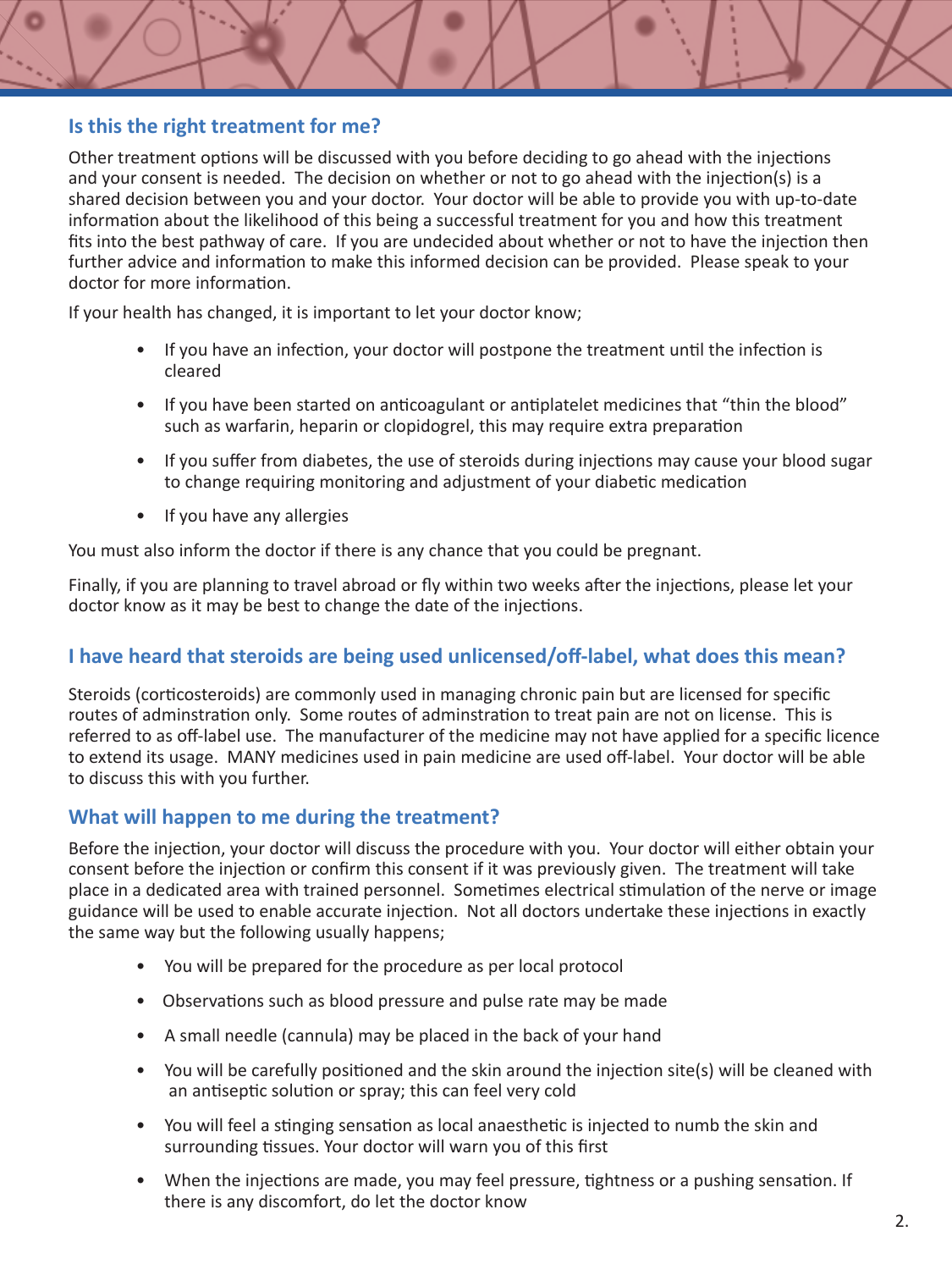#### **What will happen to me after the injections?**

After the injections you will be taken to a recovery or ward area where nursing staff will observe you. Sometimes you will be asked to lay flat for about 30 minutes or longer. You may be assisted to sit up and your blood pressure and pulse may be checked. You will be advised when to get dressed and be given assistance to help to ensure that you can stand safely after the procedure. You will be given further advice when you are ready to go home.

### **When will I be able to go home from hospital after my injections?**

You will usually be able to return home within a few hours after the injection and in some cases much sooner, depending on how many injections are needed and how long your doctor or nurse want you to stay for recovery.Please ensure that you have made arrangements for someone to collect you after the procedure. Failure to do so will likely result in your procedure being cancelled. It is unsafe for you to drive home immediately after the procedure. If you do so your motor insurance will be invalid.

### **What can I do after my procedure?**

Ideally, you should arrange for someone to stay with you for 24 hours but, failing that, you should at least have access to a telephone. You should not drive, operate machinery, sign legal documents, provide childcare unsupervised or drink alcohol until fit to do so.

If in doubt, please discuss these issues with your doctor for further advice.

#### **When can I return to work after the procedure?**

This will vary between individuals and may depend on the nature of your work. It is difficult to give general advice and so you should discuss this with your doctor.

#### **Will I experience any side-effects?**

As with any procedure, side-effects may occur. However, these are usually minor and there is little risk of serious harm.

Side-effects may include;

- Mild local tenderness and/or bruising at the site of the injection, that usually settles over the first few days
- Intravascular injection. During the injection, you may experience signs of local anaesthetic toxicity if the injection is passing into a blood vessel. You should inform your doctor immediately if you develop tingling around your mouth or a metallic taste, ringing in your ears, feeling drunk, dizzy, blurred vision, muscle twitches or difficulty in breathing
- The local anaesthetic may rarely spread causing some numbness and/or weakness in the upper limb. Should this occur, the effect is temporary and will rapidly resolve over minutes or rarely hours
- Infection. This is rare. You should seek medical help if there is local warmth or redness over the site of injection with tenderness and/or you feel hot and unwell. This may require antibiotic treatment
- Nerve injury is very rare
- Injection treatments are not always effective and may not help your pain